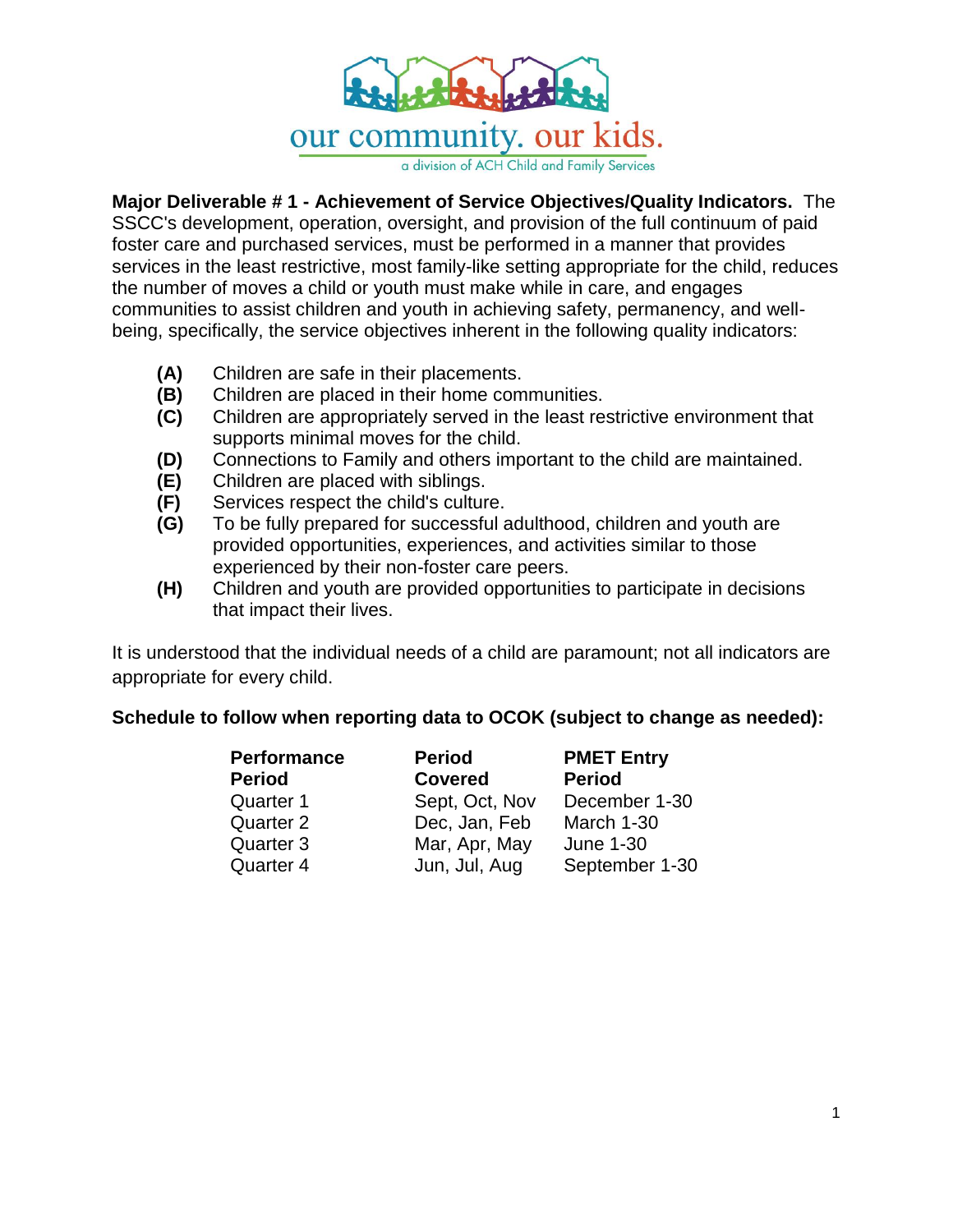

# **The performance measures are defined below:**

**Outcome 1:** Children/youth are safe in foster care.

**Indicator:** Percent of children/youth who do not experience an incidence of abuse, neglect or exploitation while placed with the SSCC.

#### **Target:** 100%

**Purpose:** The purpose of this measure is to evaluate the Contractor's ability to safely place the children/youth referred to the SSCC. This outcome directly relates to DFPS' mission to protect children/youth from abuse/neglect and to Safety Outcome 2 measured by the Child and Family Services Review (CFSR) of the US Health and Human Services Administration for Children and Families.

**Data Source:** Information Management Protecting Adults and Children in Texas (IMPACT); information used for the performance period:

- Facility (operation) as described in 40 TAC §745.37(3)(A)-(I), with an active SSCC placement;
- Number of unduplicated DFPS placements with the SSCC that were active at any point during the performance period; and

Number of unduplicated Designated Victims at the SSCC for which a disposition of Reason to Believe was upheld.

**Outcome 2:** Children/youth have stability in their placement.

**Indicator:** Percent of children/youth who have two or fewer placements during a two-year performance period, counting only placements that occur while in the SSCC's care.

**Target:** [XX] %, based on the [statewide/regional/catchment area] average for [period].

**Purpose:** The purpose of this measure is to evaluate the SSCC's ability to improve placement stability. This relates to Item 6 of the Child and Family Services Review (CFSR) of the US Health and Human Services Administration for Children and Families.

**Data Source:** Information Management Protecting Adults and Children in Texas (IMPACT); information used for the performance period:

- Number of children/youth who are placed with the SSCC during the performance period and have two or fewer placements while in the SSCC's care and during the performance period.
- Number of children/youth who are placed with the SSCC during the performance period.

**Outcome #3:** Children/youth are able to maintain connections to family and community. **Indicator a:** Percent of children/youth placed within 50 miles of their home.

**Target:** XX%, based on the [statewide/regional/catchment area] average for [period]. **Purpose:** The purpose of this measure is to evaluate the SSCC's ability to serve children/youth closer to home, which increases the likelihood they will remain connected to their siblings, families, peers and schools. Close proximity makes it easier for parents, CPS case workers, and advocates to visit children/youth more frequently by reducing travel time and costs for all involved. This relates to Item 11 of the Child and Family Services Review (CFSR) of the US Health and Human Services Administration for Children and Families.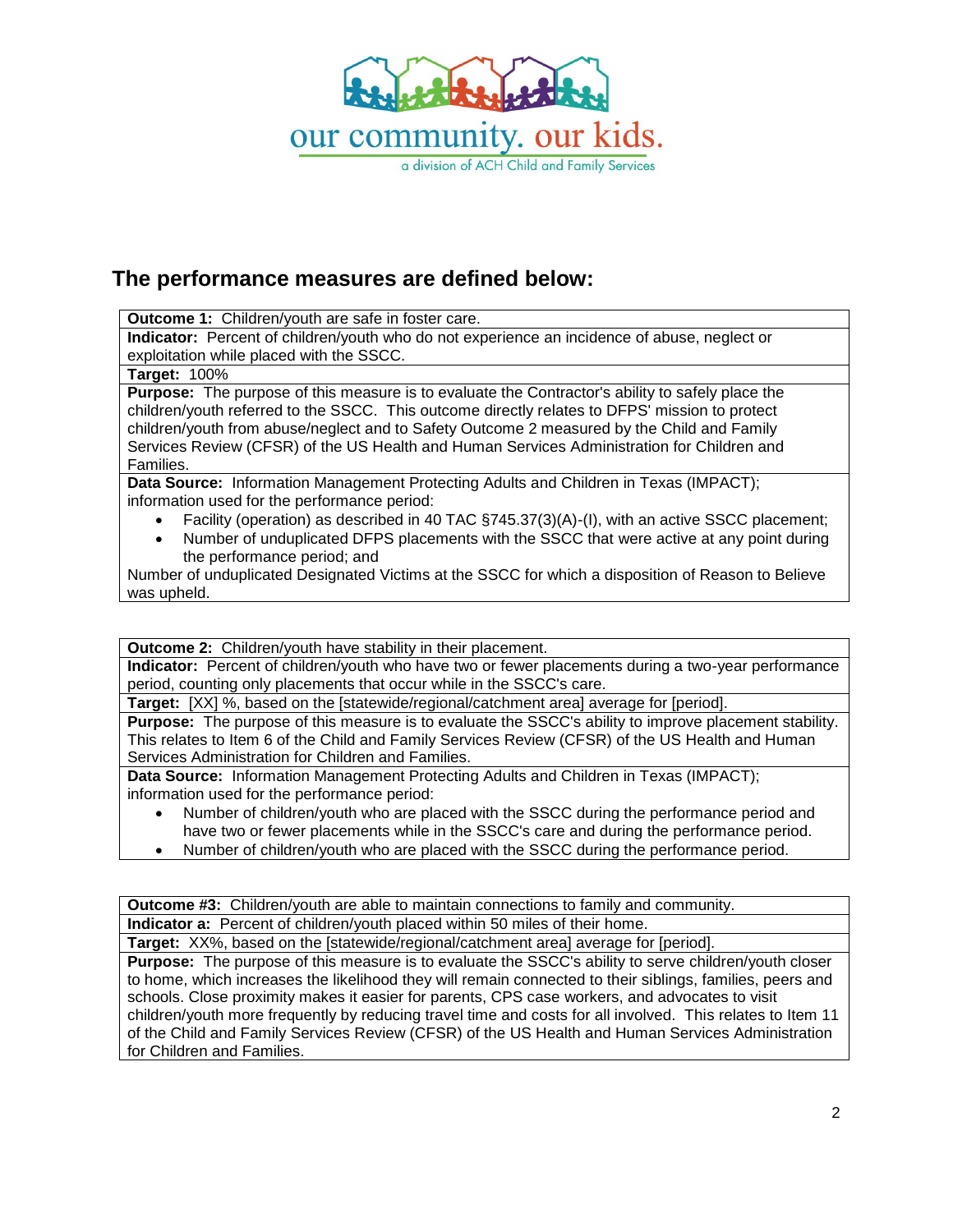

#### **Data Sources:**

- Information Management Protecting Adults and Children in Texas (IMPACT); information used for the performance period - number of children/youth who were in placement with the SSCC on the last day of the performance period.
- Mapping Software number of children/youth who were in placement with the SSCC on the last day of the performance period and placed within 50 miles of their home (removal address) using the shortest driving distance, or distance along networks as defined by software systems.

**Outcome #3:** Children/youth are able to maintain connections to family and community. **Indicator b:** Percent of cases where all siblings are placed together.

**Target:** [XX] %, based on the [statewide/regional/catchment area] average for [period]. **Purpose:** The purpose of this measure is to evaluate the SSCC's ability to place complete sibling groups together. This relates to Item 12 of the Child and Family Services Review (CFSR) of the US Health and Human Services Administration for Children and Families.

**Data Source:** Information Management Protecting Adults and Children in Texas (IMPACT); information used for the performance period:

- Number of sibling groups that were in placement with the SSCC on the last day of the performance period where all siblings were in the same placement.
- Number of sibling groups that were in placement with the SSCC on the last day of the performance period. (Only includes siblings placed with this SSCC.)

**Outcome #3:** Children/youth are able to maintain connections to family and community. **Indicator c:** Percent of children/youth in foster care who have at least one monthly personal contact with a Family member who is not a parent or sibling but could be another person who has a significant, long-standing relationship with the Child or the Child's family and is identified as appropriate for contact by DFPS.

**Target:** Data will be collected during the first year of placements and used to set a target.

**Purpose:** The purpose of this measure is to evaluate the SSCC's ability to help the child/youth maintain connections with Family, other than parents or siblings, and others who are important to the child/youth. This directly relates to Item 14 of the Child and Family Services Review (CFSR) of the US Health and Human Services Administration for Children and Families.

**Data Source:** Performance Management Evaluation Tool (PMET); information reported by the SSCC:

- Number of children/youth under age 18 who have had at least one personal contact each month during the performance period with a Family member who is not a parent or sibling but could be another person who has a significant, long-standing relationship with the Child or the Child's family and is identified as appropriate for contact by DFPS.
- Number of children/youth under age 18 who had at least one Family member who is not a parent or sibling but could be another person who has a significant, long-standing relationship with the Child or the Child's family and is identified as appropriate for contact by DFPS.

**Outcome #**3**:** Children/youth are able to maintain connections to family and community. **Indicator d:** Percent of children/youth in foster care who have at least monthly personal contact with each sibling in foster care.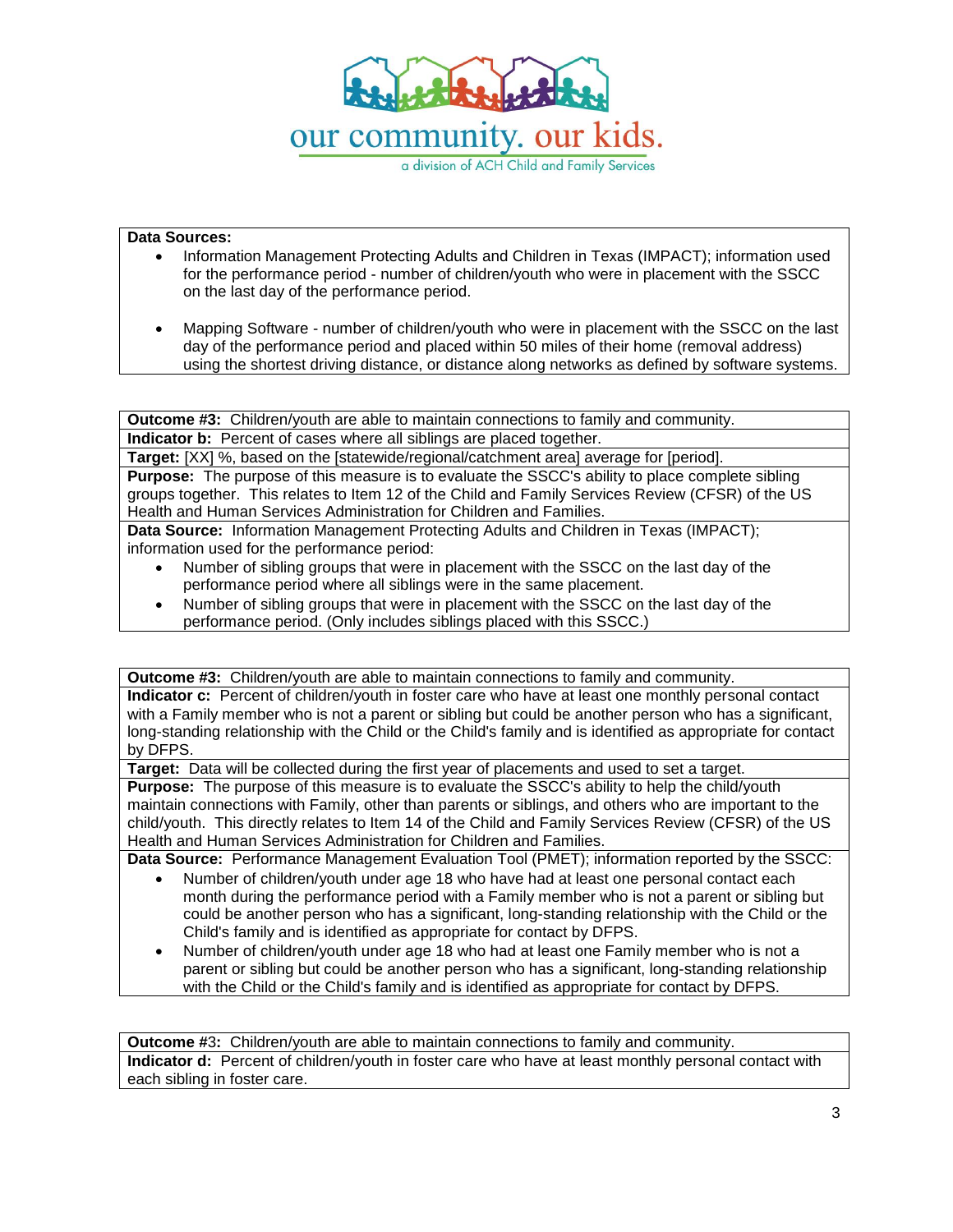

a division of ACH Child and Family Services

**Target:** Data will be collected during the first year of placements and used to set a target.

**Purpose:** The purpose of this measure is to evaluate the SSCC's ability to help the child/youth maintain connections with siblings who are also in foster care. This relates to Item 13 of the Child and Family Services Review (CFSR) of the US Health and Human Services Administration for Children and Families.

**Data Source:** Performance Management Evaluation Tool (PMET); information reported by the SSCC:

- Number of children/youth under age 18 who are part of a sibling group not placed together and have had at least one face-to-face contact with each sibling placed in the same region or within 50 miles, or at least two telecommunications contacts with each sibling placed in a different region and more than 50 miles away, for each month during the performance period.
- Number of children/youth under age 18 who are part of a sibling group not placed together for each month during the performance period. Exceptions to this include when sibling contact is prohibited by court order or contrary to the best interest of the child/youth as documented in any of the Plans of Service of a sibling or by a mental health professional treating any of the siblings. (Includes all siblings in any DFPS placement.)

**Outcome #4:** Youth are fully prepared for adulthood.

**Indicator a:** Percent of Youth in foster care who have a Regular Job at some time during the year. **Target:** Data will be collected during the first year of placements and used to set a target.

**Purpose:** The purpose of this measure is to evaluate the SSCC's ability to help the child/youth obtain job experience in preparation for adulthood.

**Data Sources:** 

- Performance Management Evaluation Tool (PMET); information reported by the SSCC: Number of youth in care who are age 16 or older on or before the last day of the performance period and have had a Regular Job during the performance period.
- Information Management Protecting Adults and Children in Texas (IMPACT): Number of youth in care who are age 16 or older on or before the last day of the performance period.

**Outcome #4:** Youth are fully prepared for adulthood.

**Indicator b:** Percent of 17-year-old youth who have completed PAL Life Skills Training.

**Target:** XX%, based on the [statewide/regional/catchment area] average for [period].

**Purpose:** The purpose of this measure is to evaluate the SSCC's ability to help the youth complete PAL training before his/her 18<sup>th</sup> birthday.

**Data Source:** Information Management Protecting Adults and Children in Texas (IMPACT); information used for the performance period:

- Number of youth in care who are age 17 at any time during the performance period and have completed PAL Life Skills Training.
- Number of youth in care who are age 17 at any time during the performance period.

**Outcome #4:** Youth are fully prepared for adulthood.

**Indicator c:** Percent of youth age 16 or older who have a driver's license or state identification card. **Target:** Data will be collected during the first year of placements and used to set a target.

**Purpose:** The purpose of this measure is to evaluate the SSCC's ability to help the youth obtain a driver's license or a state identification card.

#### **Data Sources:**

Performance Management Evaluation Tool (PMET); information reported by the SSCC: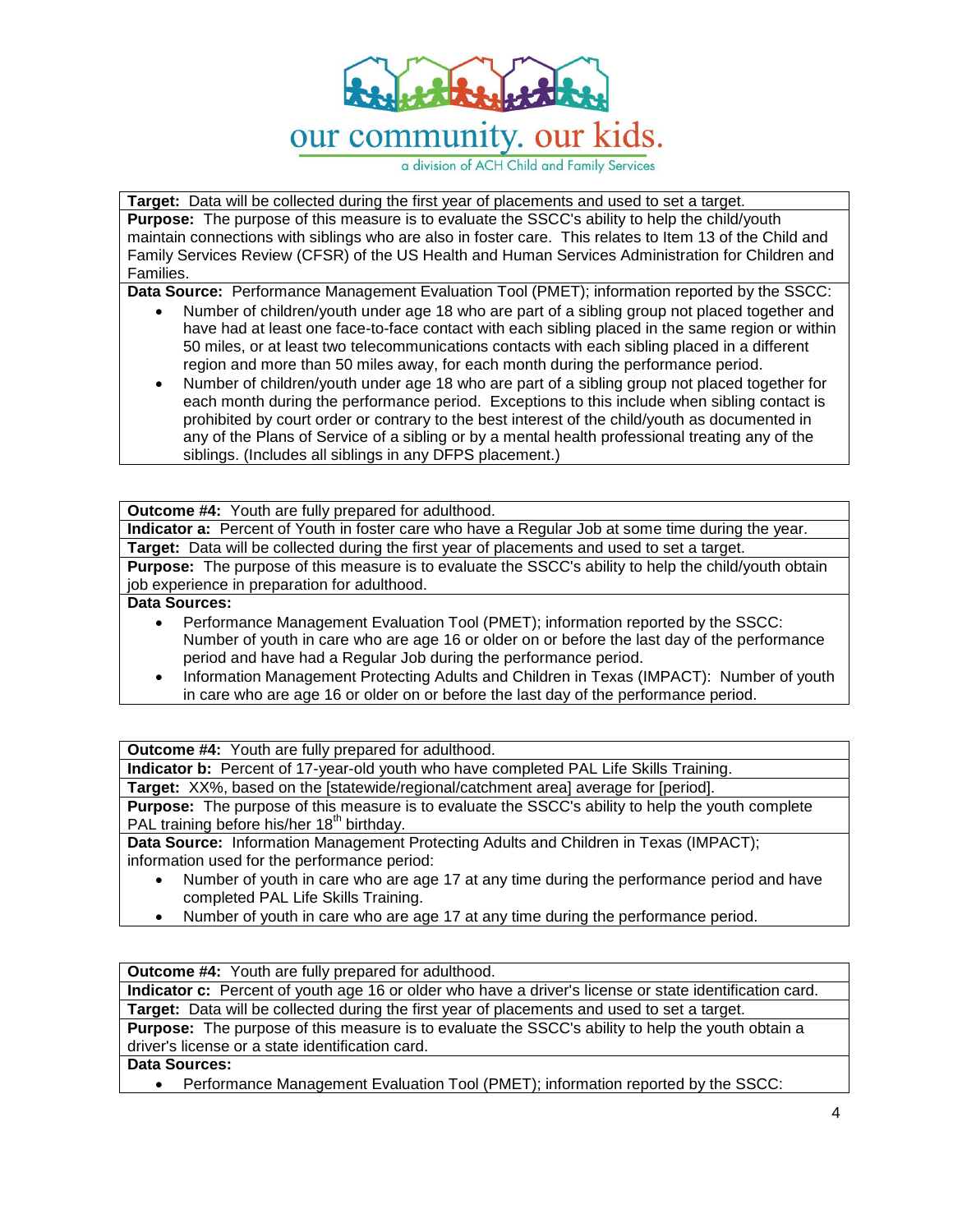

a division of ACH Child and Family Services

Number of youth in foster care age 16 or older on the last day of the performance period who have been issued a driver's license and/or state identification card.

 Information Management Protecting Adults and Children in Texas (IMPACT); information used for the performance period: Number of youth in foster care age 16 or older on the last day of the performance period.

**Outcome #5:** Children/youth in foster care are placed in the least restrictive placement setting. **Indicator:** Percent of children/youth in foster care placed in a foster family home.

**Target:** [XX] %, based on the [statewide/regional/catchment area] average for [period].

**Purpose:** The purpose of this measure is to evaluate the SSCC's ability to place as many children/youth as possible in the least restrictive placement setting of a foster family home.

**Data Source:** Information Management Protecting Adults and Children in Texas (IMPACT); information used for the performance period:

- Number of children/youth in placement in a foster family home with the SSCC on the last day of the performance period.
- Number of children/youth in placement with the SSCC on the last day of the performance period.

**Outcome #6:** Children/youth participate in decisions that impact their lives.

**Indicator a:** Percent of children/youth age 10 or older who participated in development of any DFPSapproved Service Plan.

**Target:** Data will be collected during the first year of placements and used to set a target.

**Purpose:** The purpose of this measure is to evaluate the SSCC's ability to actively engage children and youth in the decision-making process with parties and providers on issues affecting their life. This relates to Item 18 of the Child and Family Services Review (CFSR) of the US Health and Human Services Administration for Children and Families.

**Data Source:** Information Management Protecting Adults and Children in Texas (IMPACT); information used for the performance period:

 Number of DFPS-approved Service Plans completed for children/youth age 10 or older during the performance period where the child/youth participated in the development of the Plan Total number of DFPS-approved Service Plans completed for children/youth age 10 or older during the performance period.

**Outcome #6:** Children/youth participate in decisions that impact their lives.

**Indicator b:** Percent of children/youth who participated in at least one discussion about the child's/youth's opinion regarding placement options.

**Target:** Data will be collected during the first year of placements and used to set a target.

**Purpose:** The purpose of this measure is to evaluate the SSCC's ability to include children/youth in placement decisions.

### **Data Sources:**

 Performance Management Evaluation Tool (PMET); information reported by the SSCC: Number of placement changes during the performance period where the child/youth in foster care participated, to the extent of the child's ability, in at least one discussion regarding their placement change that occurred.